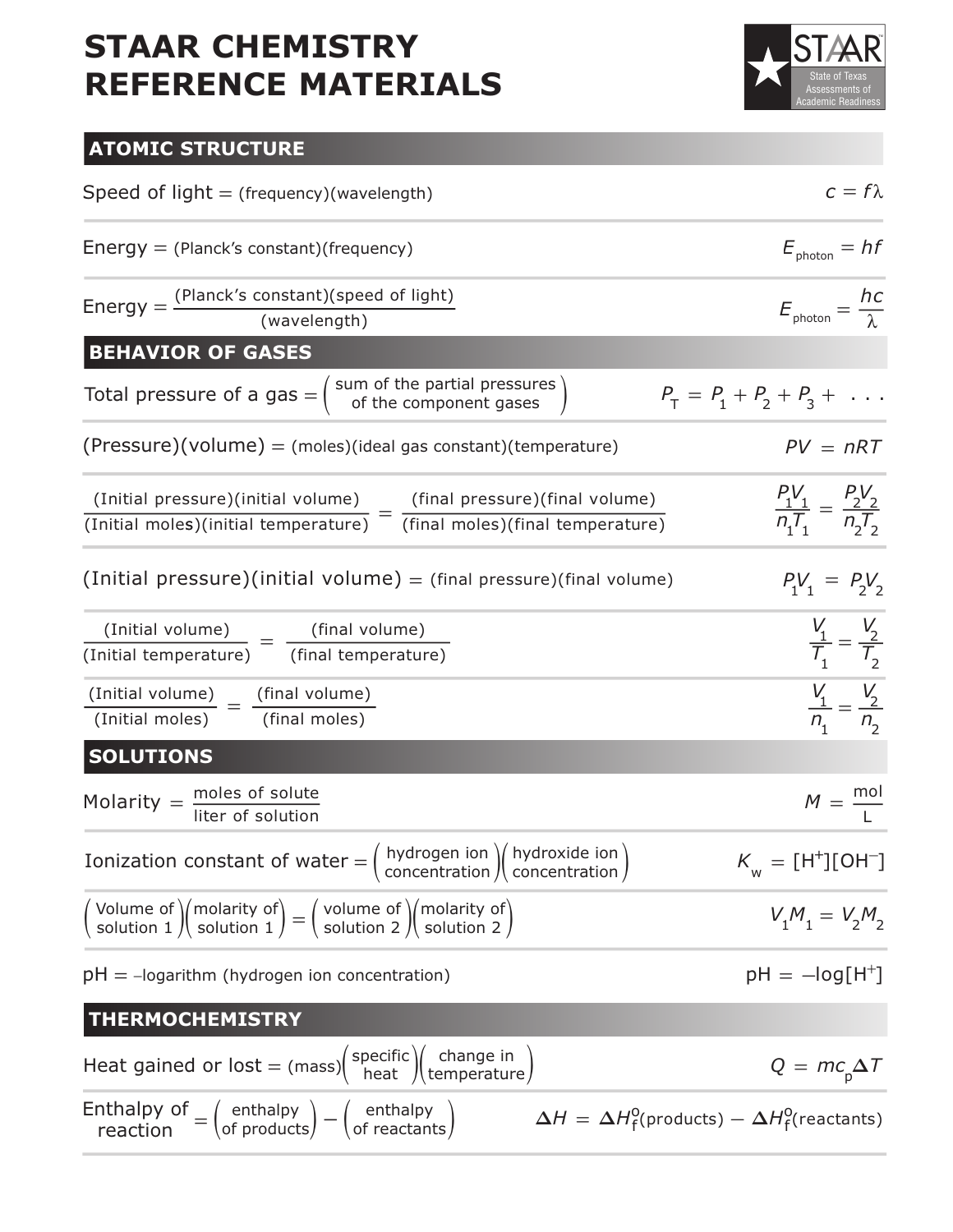



#### **RULES FOR SIGNIFICANT FIGURES**

- 1. Non-zero digits and zeros between non-zero digits are always significant.
- 2. Leading zeros are not significant.
- 3. Zeros to the right of all non-zero digits are only significant if a decimal point is shown.
- 4. For values written in scientific notation, the digits in the coefficient are significant.
- 5. In a common logarithm, there are as many digits after the decimal point as there are significant figures in the original number.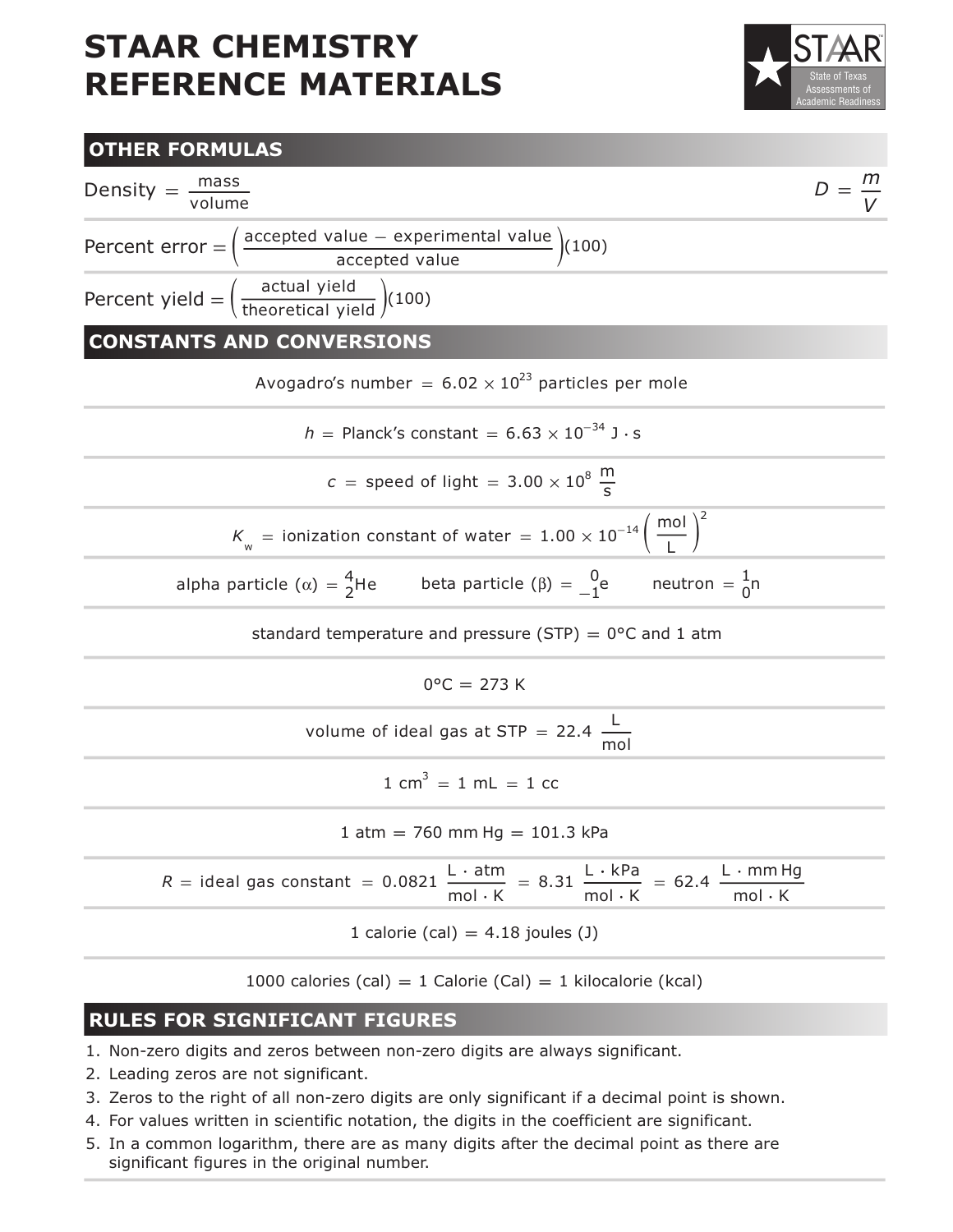

| <b>POLYATOMIC</b><br><b>IONS</b> |                                                  | <b>SOLUBILITY OF COMMON</b><br><b>IONIC COMPOUNDS IN WATER</b>        | <b>ACTIVITY</b><br><b>SERIES</b>                                                                |                       |
|----------------------------------|--------------------------------------------------|-----------------------------------------------------------------------|-------------------------------------------------------------------------------------------------|-----------------------|
| Acetate                          | $C_2H_3O_2^-$ , CH <sub>3</sub> COO <sup>-</sup> | <b>Soluble</b>                                                        | <b>Common exceptions</b>                                                                        | <b>Metal</b>          |
| Ammonium                         | $NH4+$                                           | compounds contain<br>$C_2H_3O_2^-$ , CH <sub>3</sub> COO <sup>-</sup> | None                                                                                            | Lithium               |
| Carbonate                        | $CO_3^{2-}$                                      | $NH4+$                                                                | None                                                                                            | Potassium             |
| Chlorate                         | ClO <sub>3</sub>                                 | $NO_2^-$                                                              | None                                                                                            | Barium                |
|                                  |                                                  | $CN^{-}$                                                              | None                                                                                            | Calcium               |
| Chlorite                         | ClO <sub>2</sub>                                 | $CIO^-$                                                               | None                                                                                            | Sodium                |
| Chromate                         | CrO <sub>A</sub> <sup>2–</sup>                   | ClO <sub>2</sub>                                                      | None                                                                                            | Magnesium             |
|                                  |                                                  | ClO <sub>3</sub>                                                      | None                                                                                            | Aluminum              |
| Cyanide                          | $CN^{-}$                                         | $ClO4^-$                                                              | None                                                                                            | Manganese             |
| Dichromate                       | $Cr_2O_7^{2-}$                                   | $Br^-$                                                                | Compounds of Ag <sup>+</sup> , Pb <sup>2+</sup> , and Hg <sub>2</sub> <sup>+</sup>              | Zinc                  |
| Hydrogen carbonate               | HCO <sub>2</sub>                                 | $CI^{-}$                                                              | Compounds of Ag <sup>+</sup> , Pb <sup>2+</sup> , and Hg <sub>2</sub> <sup>+</sup>              | Activity<br>Chromium  |
|                                  |                                                  | $I^-$                                                                 | Compounds of Ag <sup>+</sup> , Pb <sup>2+</sup> , and Hg <sub>2</sub> <sup>+</sup>              | Iron                  |
| Hydroxide                        | $OH^-$                                           | SO <sub>A</sub> <sup>2–</sup>                                         | Compounds of $Sr^{2+}$ , Ba <sup>2+</sup> , Pb <sup>2+</sup> , and Hg <sub>2</sub> <sup>+</sup> |                       |
| Hypochlorite                     | $CIO^{-}$                                        | <b>Insoluble</b>                                                      | <b>Common exceptions</b>                                                                        | Cobalt<br>sing        |
| Nitrate                          |                                                  | compounds contain                                                     |                                                                                                 | <b>Nickel</b>         |
|                                  | $NO_3^-$                                         | $CO_3^{2-}$                                                           | Compounds of $NH_4^+$ and the alkali metal cations                                              | Tin                   |
| Nitrite                          | $NO_2^-$                                         | $PO_{4}^{3-}$                                                         | Compounds of $NH4+$ and the alkali metal cations                                                | <b>Increa</b><br>Lead |
| Perchlorate                      | $ClO4^-$                                         | CrO <sub>4</sub> <sup>2–</sup>                                        | Compounds of $NH_A^+$ and the alkali metal cations                                              | (Hydrogen)            |
| Permanganate                     | MnO <sub>4</sub>                                 | $Cr_2O_7^{2-}$                                                        | Compounds of $NH_4^+$ and the alkali metal cations                                              | Copper                |
|                                  |                                                  | $OH^-$                                                                | Compounds of $NH_{4}^{+}$ , the alkali metal cations,                                           | Mercury               |
| Phosphate                        | PO <sub>4</sub> <sup>3–</sup>                    |                                                                       | $Ca^{2+}$ , Sr <sup>2+</sup> , and Ba <sup>2+</sup>                                             | Silver                |
| Sulfate                          | $SO_4^{2-}$                                      | $S^{2-}$                                                              | Compounds of $NH_{4}^{+}$ , the alkali metal cations,                                           | Platinum              |
| Sulfite                          | $SO_3^{2-}$                                      |                                                                       | $Ca^{2+}$ , Sr <sup>2+</sup> , and Ba <sup>2+</sup>                                             | Gold                  |